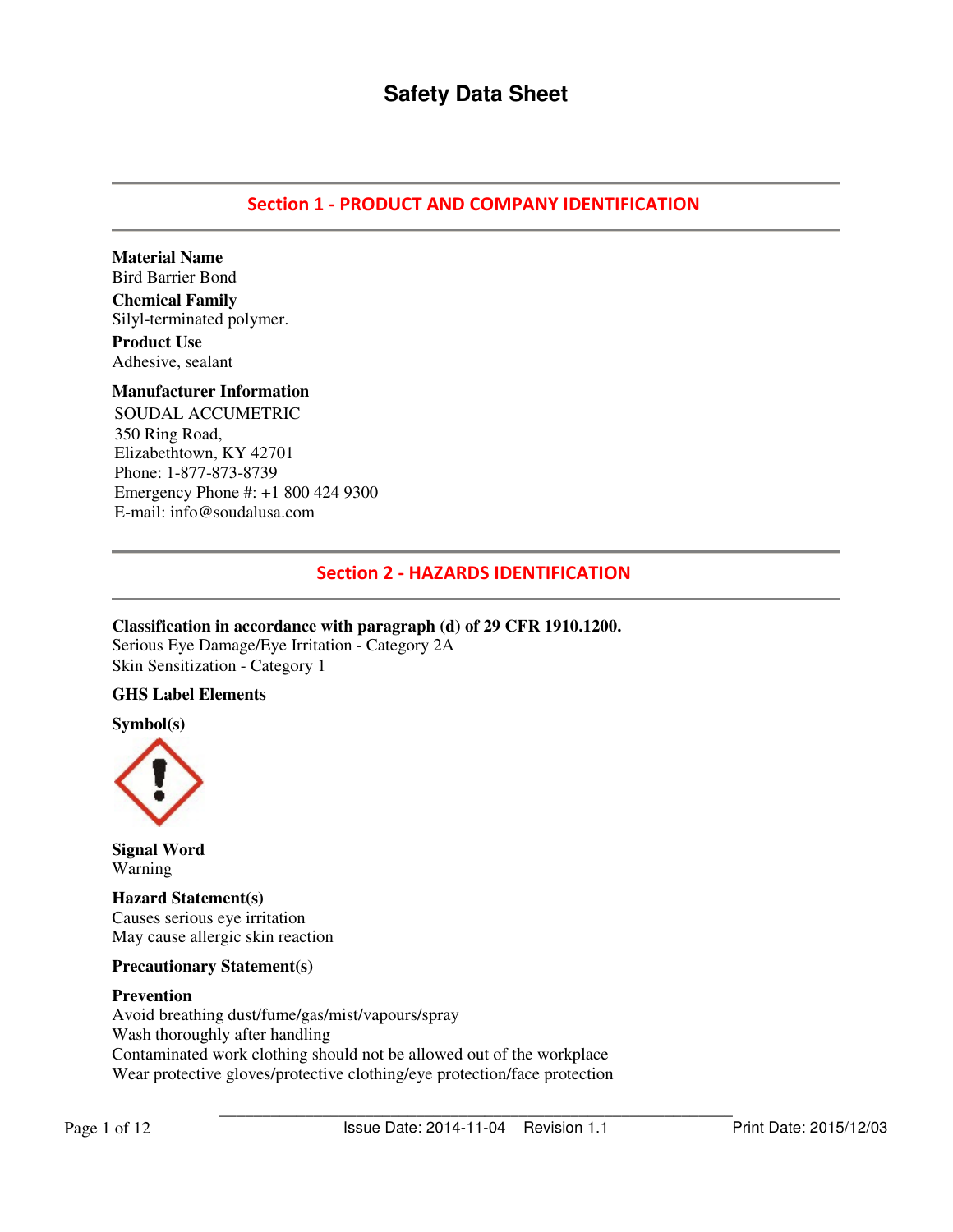## **Response**

IF ON SKIN: Wash with plenty of soap and water IF IN EYES: Rinse cautiously with water for several minutes. Remove contact lenses, if present and easy to do. Continue rinsing Specific treatment (see label) If skin irritation or rash occurs: Get medical advice/attention If eye irritation persists: Get medical advice/attention Take off contaminated clothing and wash before reuse

### **Storage**

None needed according to classification criteria

## **Disposal**

Dispose of contents/container in accordance with local/regional/national/international regulations

| <b>CAS</b> | <b>Component Name</b>                           | <b>Percent</b> |
|------------|-------------------------------------------------|----------------|
| 471-34-1   | Precipitated Calcium carbonate                  | 50             |
| NA1        | Silyl Terminated Polyether                      | $30 - 35$      |
| 13463-67-7 | Titanium dioxide (inbound in mixture)           | $1-5$          |
| NA2        | Micronised Wax                                  | $1-5$          |
| 64742-46-7 | Distillates (petroleum), hydrotreated<br>middle | $1-5$          |
| 2768-02-7  | Vinyltrimethoxysilane                           | $1-5$          |
| 1760-24-3  | Aminoethyl aminopropyl trimethoxy<br>silane     | <1             |
| 22673-19-4 | Dibutyltin Diacetyldiacetonate                  | $\leq$ 1       |
| 26761-40-0 | Diisodecyl phthalate                            | 1              |

## Section 3 - COMPOSITION / INFORMATION ON INGREDIENTS

## Section 4 - FIRST AID MEASURES

### **Description of Necessary Measures**

IF exposed or concerned: Get medical advice/attention.

## **Inhalation**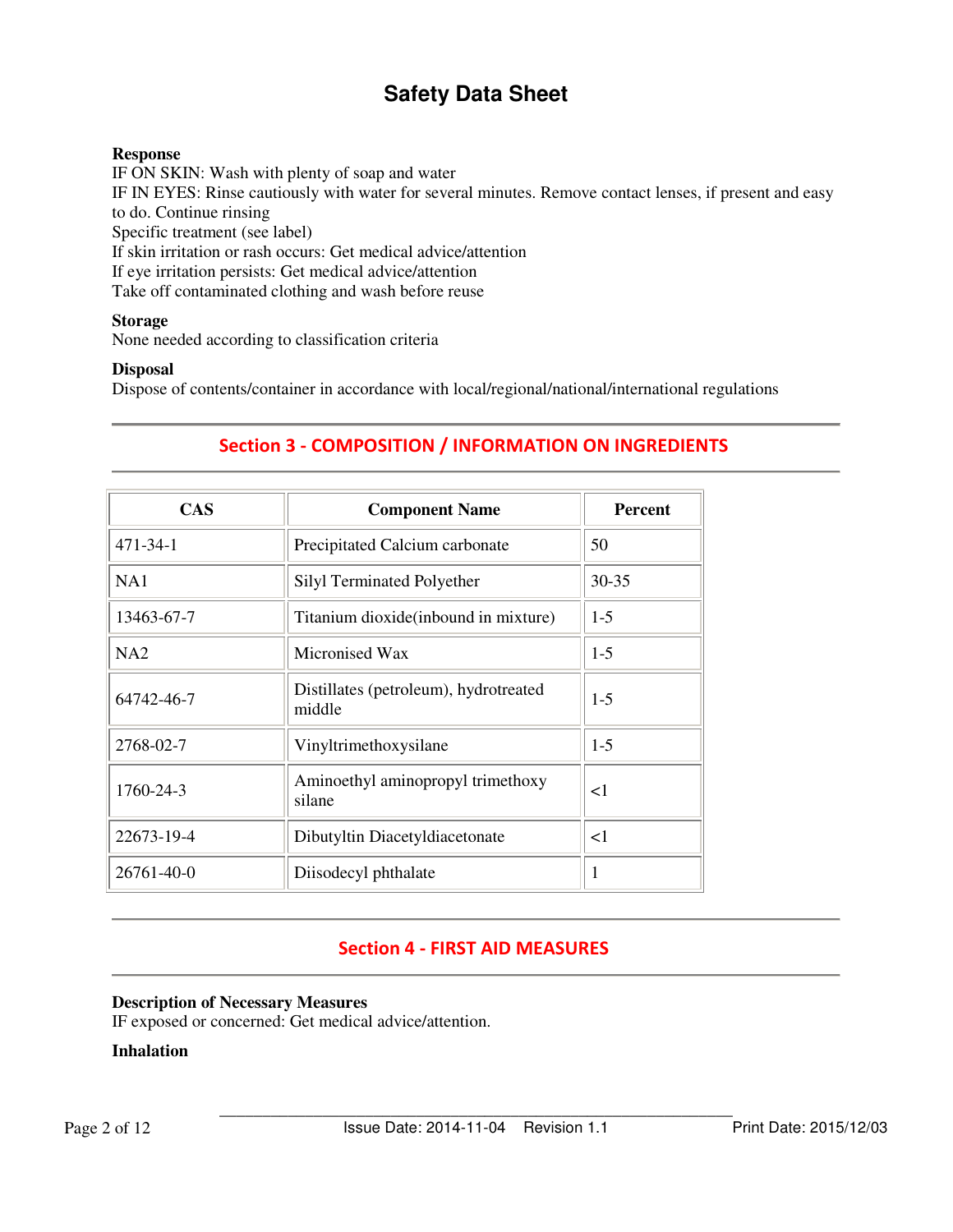IF INHALED: Remove person to fresh air and keep comfortable for breathing. If experiencing respiratory symptoms: Call a POISON CENTER or doctor/physician.

#### **Skin**

IF ON SKIN: Wash with plenty of soap and water. If skin irritation or rash occurs: Get medical advice/attention.

### **Eyes**

IF IN EYES: Rinse cautiously with water for several minutes. Remove contact lenses, if present and easy to do. Continue rinsing. If eye irritation persists: Get medical advice/attention.

#### **Ingestion**

If a large amount is swallowed, get medical attention.

#### **Indication of any immediate medical attention and special treatment needed**  Treat symptomatically and supportively.

## **Most Important Symptoms/Effects**

#### **Acute**

Causes serious eye irritation.

## **Delayed**

May cause allergic skin reaction.

## Section 5 - FIRE FIGHTING MEASURES

### **Extinguishing Media**

**Suitable Extinguishing Media**  Use appropriate media for extinction.

#### **Unsuitable Extinguishing Media**  None known.

**Special Hazards Arising from the Chemical**  Negligible fire hazard.

### **Hazardous Combustion Products**

Oxides of carbon, oxides of calcium, hydrogen chloride

### **Special Protective Equipment and Precautions for Firefighters**

Wear full protective fire fighting gear including self contained breathing apparatus (SCBA) for protection against possible exposure.

#### **Fire Fighting Measures**

Move container from fire area if it can be done without risk. Avoid inhalation of material or combustion by-products. Stay upwind and keep out of low areas. Dike for later disposal.

## Section 6 - ACCIDENTAL RELEASE MEASURES

## **Personal Precautions, Protective Equipment and Emergency Procedures**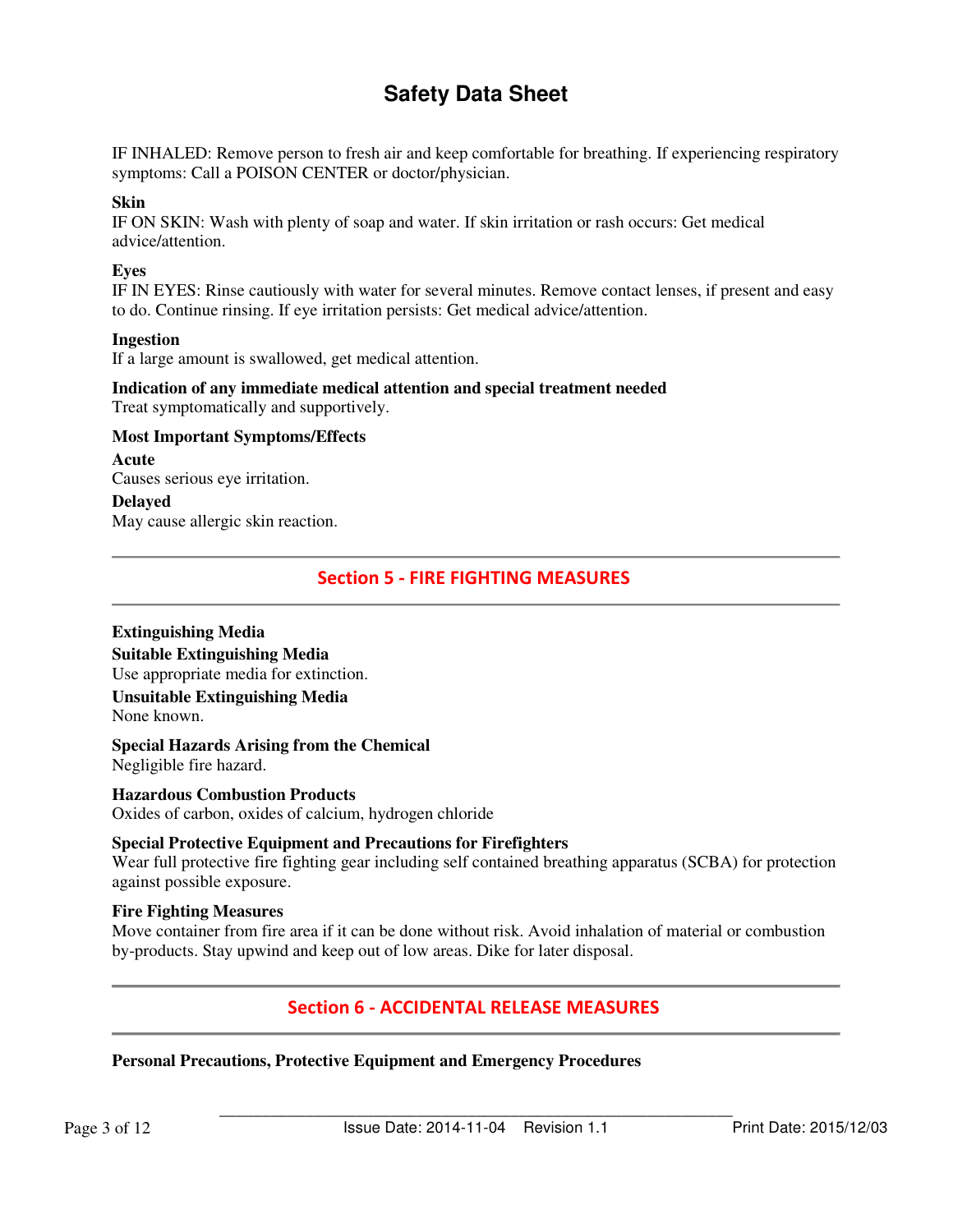Keep unnecessary people away, isolate hazard area and deny entry. Wear personal protective clothing and equipment.

## **Methods and Materials for Containment and Cleaning Up**

Collect spilled material using mechanical equipment. Do not spray on an open flame or other ignition sources. Stop leak if possible without personal risk. Only personnel trained for the hazards of this material should perform clean up and disposal.

### **Environmental Precautions**

Toxic to aquatic life. Avoid release to the environment. Do not flush into sanitary sewer systems, drains or surface water.

## Section 7 - HANDLING AND STORAGE

### **Precautions for Safe Handling**

Avoid contact with skin and eyes. Provide adequate ventilation. Wash thoroughly after handling. Use recommended personal protective equipment.

## **Conditions for Safe Storage, Including any Incompatibilities**

None needed according to classification criteria

Keep away from incompatible materials.

## **Incompatible Materials**

oxidizing materials, bases, combustible materials, strong acids, strong bases

## Section 8 - EXPOSURE CONTROLS / PERSONAL PROTECTION

|  | <b>Component Exposure Limits</b> |
|--|----------------------------------|
|--|----------------------------------|

| <b>Precipitated Calcium</b><br>carbonate | $471 - 34 - 1$                                                                 |
|------------------------------------------|--------------------------------------------------------------------------------|
| NIOSH:                                   | 10 mg/m3TWAtotal dust; 5 mg/m3TWArespirable dust                               |
| OSHA (US):                               | 15 mg/m3TWAtotal dust; 5 mg/m3TWArespirable fraction (related<br>to Limestone) |
| Mexico:                                  | 10 mg/m3TWA LMPE-PPT (related to Limestone)                                    |
|                                          | 20 mg/m3STEL [LMPE-CT] (related to Limestone)                                  |
| Titanium dioxide (inbound in<br>mixture) | 13463-67-7                                                                     |
| ACGIH:                                   | $10 \text{ mg/m}$ $3 \text{ TWA}$                                              |
| NIOSH:                                   | $5000$ mg/m $3$ IDLH                                                           |
| OSHA (US):                               | 15 mg/m3TWAtotal dust                                                          |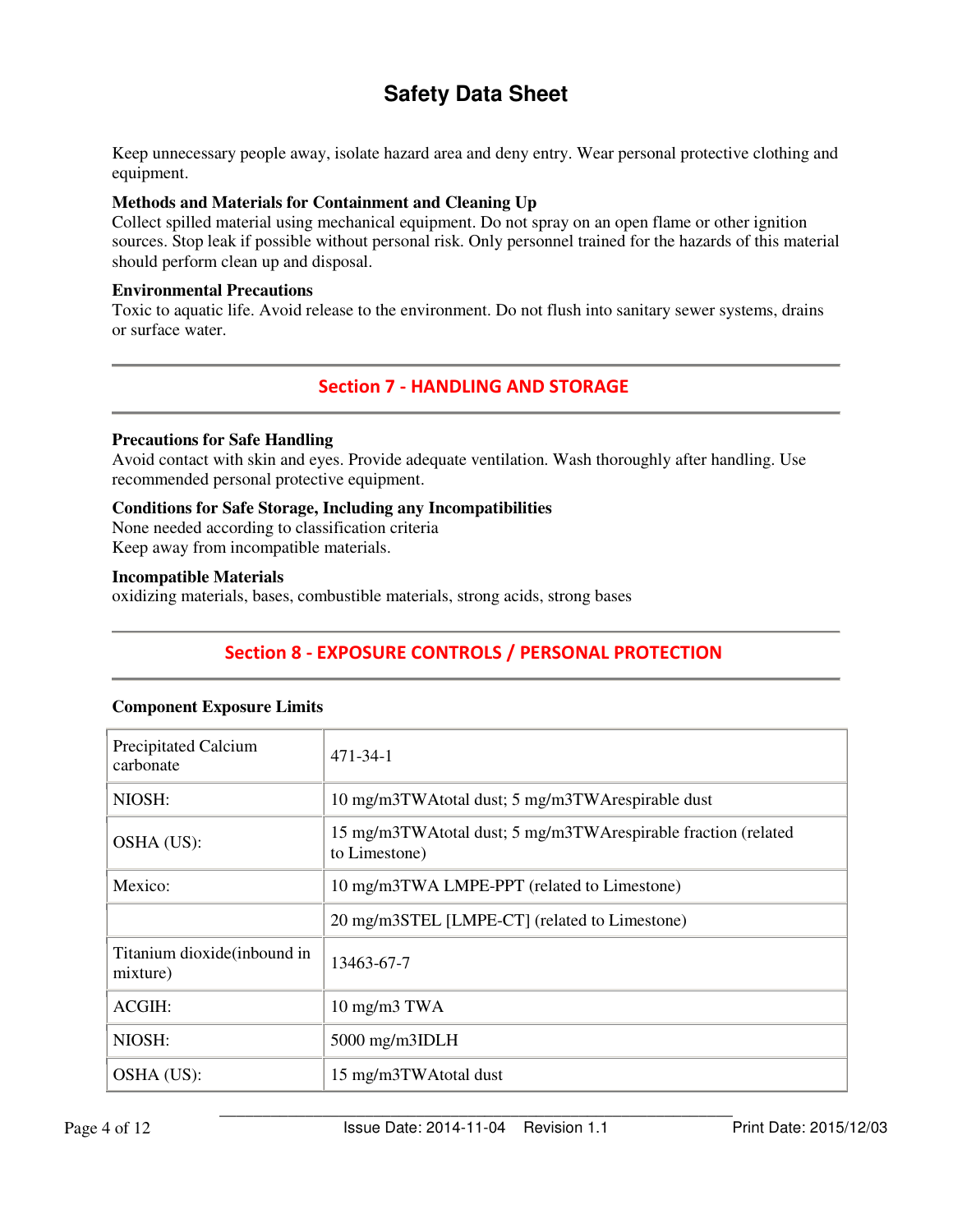| Mexico:                           | 10 mg/m3TWA LMPE-PPT as Ti                                                                                                 |
|-----------------------------------|----------------------------------------------------------------------------------------------------------------------------|
|                                   | 20 mg/m3STEL [LMPE-CT] as Ti                                                                                               |
| Dibutyltin<br>Diacetyldiacetonate | 22673-19-4                                                                                                                 |
| <b>ACGIH:</b>                     | 0.1 mg/m3 TWA as Sn (related to Tin organic compounds)                                                                     |
|                                   | 0.2 mg/m3 STEL as Sn (related to Tin organic compounds)                                                                    |
|                                   | Skin - potential significant contribution to overall exposure by the<br>cutaneous route (related to Tin organic compounds) |
| NIOSH:                            | 0.1 mg/m3TWA (except Cyhexatin) as Sn (related to Tin organic<br>compounds)                                                |
|                                   | Potential for dermal absorption (related to Tin organic compounds)                                                         |
|                                   | 25 mg/m3IDLH (except Cyhexatin) as Sn (related to Tin organic<br>compounds)                                                |
| OSHA (US):                        | 0.1 mg/m3TWA as Sn (related to Tin organic compounds)                                                                      |
| Mexico:                           | 0.1 mg/m3TWA LMPE-PPT as Sn (related to Tin organic compounds)                                                             |
|                                   | 0.2 mg/m3STEL [LMPE-CT] as Sn (related to Tin organic compounds)                                                           |
|                                   | Skin - potential for cutaneous absorption (related to Tin organic<br>compounds)                                            |

### **Biological limit value**

There are no biological limit values for any of this product's components.

## **Engineering Controls**

Ventilation equipment should be explosion-resistant if explosive concentrations of material are present. Provide local exhaust ventilation system. Ensure compliance with applicable exposure limits.

### **Individual Protection Measures, such as Personal Protective Equipment**

### **Eye/face protection**

Wear splash resistant safety goggles. Provide an emergency eye wash fountain and quick drench shower in the immediate work area.

#### **Skin Protection**

Wear appropriate chemical resistant clothing.

#### **Respiratory Protection**

A NIOSH approved air-purifying respirator with an appropriate cartridge or canister may be appropriate under certain circumstances where airborne concentrations are expected to exceed exposure limits.

## **Glove Recommendations**

Wear appropriate chemical resistant gloves.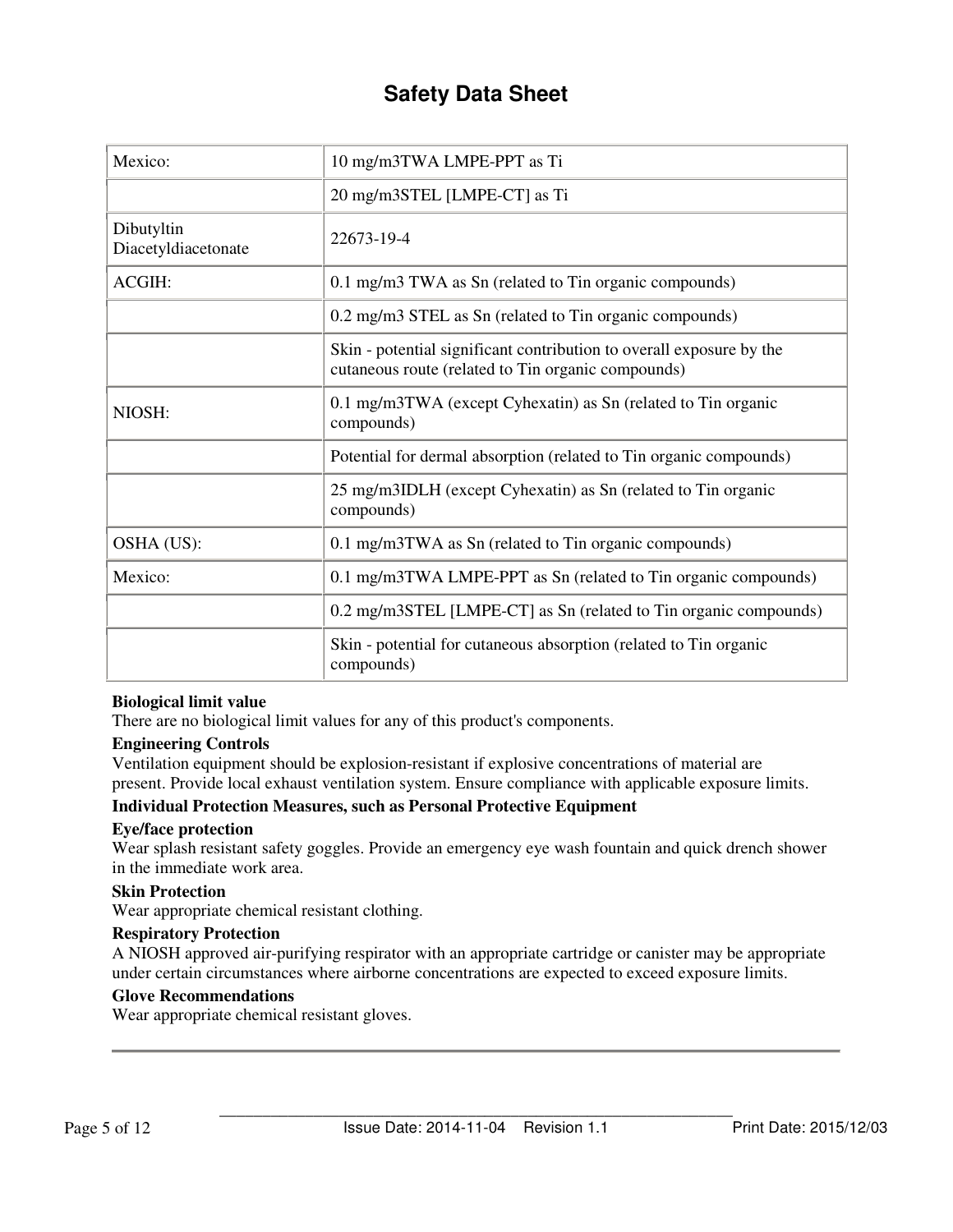|  |  |  |  | <b>Section 9 - PHYSICAL AND CHEMICAL PROPERTIES</b> |
|--|--|--|--|-----------------------------------------------------|
|--|--|--|--|-----------------------------------------------------|

| Appearance                   | Not available | <b>Physical State</b>                         | Liquid         |
|------------------------------|---------------|-----------------------------------------------|----------------|
| Odor                         | typical       | <b>Color</b>                                  | various colors |
| <b>Odor Threshold</b>        | Not available | pH                                            | Not available  |
| <b>Melting Point</b>         | Not available | <b>Boiling Point</b>                          | Not available  |
| <b>Freezing point</b>        | Not available | <b>Evaporation Rate</b>                       | Not available  |
| <b>Boiling Point Range</b>   | Not available | <b>Flammability</b> (solid, gas)              | Not available  |
| <b>Autoignition</b>          | Not available | <b>Flash Point</b>                            | Not available  |
| <b>Lower Explosive Limit</b> | Not available | <b>Decomposition</b>                          | Not available  |
| <b>Upper Explosive Limit</b> | Not available | <b>Vapor Pressure</b>                         | Not available  |
| Vapor Density (air=1)        | Not available | <b>Specific Gravity (water=1)</b>             | Not available  |
| <b>Water Solubility</b>      | Insoluble     | <b>Partition coefficient: n-octanol/water</b> | Not available  |
| <b>Viscosity</b>             | Not available | <b>Solubility (Other)</b>                     | Not available  |
| <b>Bulk Density</b>          | Not available | <b>Density</b>                                | 1.6            |
| <b>Log KOW</b>               | Not available | <b>Physical Form</b>                          | paste          |
| <b>Volatility</b>            | Not available | <b>OSHA Flammability Class</b>                | Not available  |

## Section 10 - STABILITY AND REACTIVITY

**Reactivity**  Unlikely to occur.

**Chemical Stability** 

Stable under normal conditions of use.

**Possibility of Hazardous Reactions** 

Unlikely to occur.

**Conditions to Avoid**  Avoid contact with incompatible materials. Avoid heat, flames, sparks and other sources of ignition.

### **Incompatible Materials**

oxidizing materials, bases, combustible materials, strong acids, strong bases

### **Hazardous decomposition products**

oxides of carbon, oxides of calcium, hydrogen chloride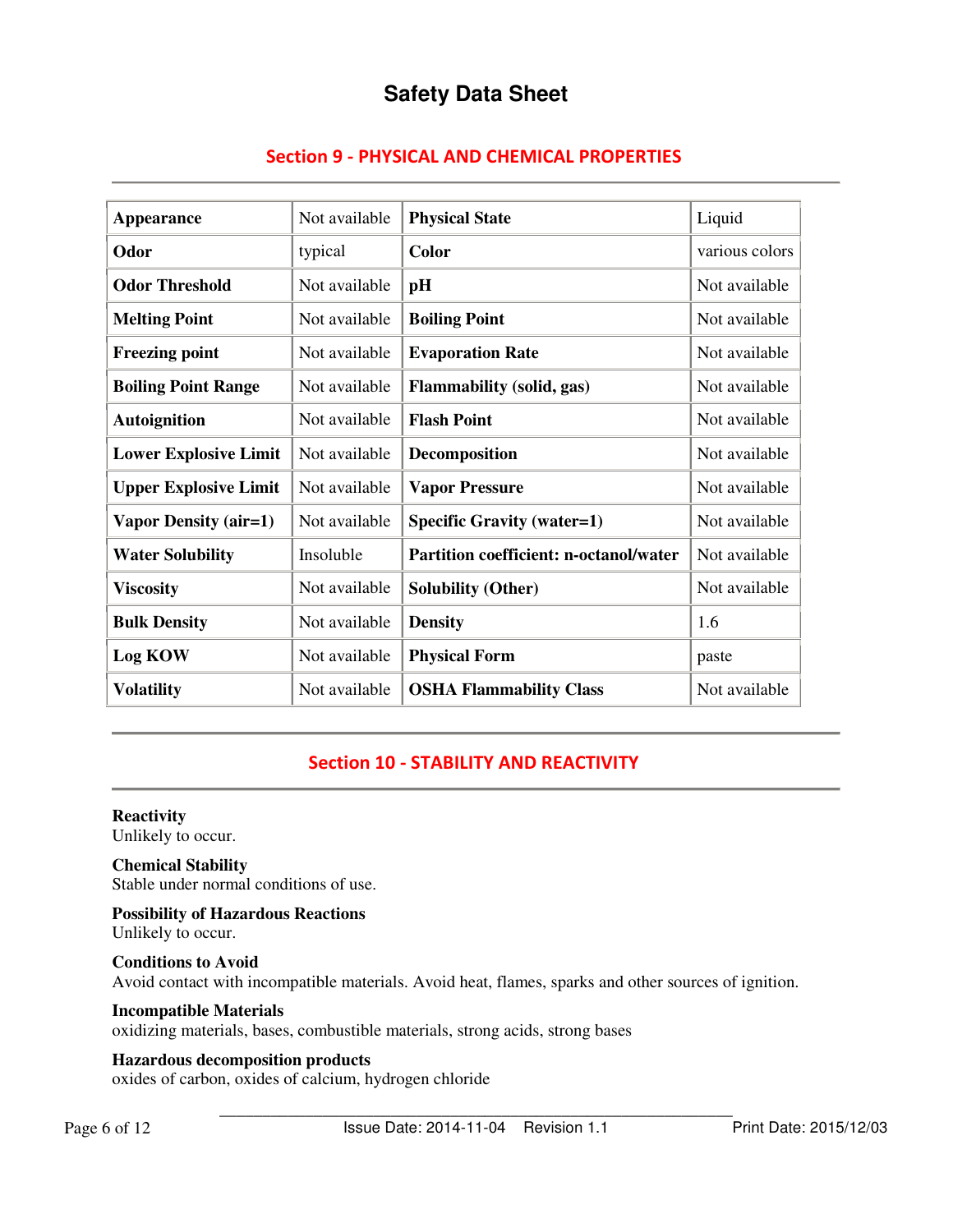## Section 11 - TOXICOLOGICAL INFORMATION

## **Information on Likely Routes of Exposure**

#### **Inhalation**

No information on significant adverse effects.

#### **Skin Contact**

May cause allergic skin reaction.

## **Eye Contact**

Causes serious eye irritation.

## **Ingestion**

No information on significant adverse effects.

### **Acute and Chronic Toxicity**

#### **Component Analysis - LD50/LC50**

The components of this material have been reviewed in various sources and the following selected endpoints are published: Precipitated Calcium carbonate (471-34-1) Oral LD50Rat 6450 mg/kg Titanium dioxide(inbound in mixture) (13463-67-7) Oral LD50Rat >10000 mg/kg Distillates (petroleum), hydrotreated middle (64742-46-7) Oral LD50Rat 7400 mg/kg Dermal LD50Rabbit >2000 mg/kg Inhalation LC50Rat 4.6 mg/L 4 h Diisodecyl phthalate (26761-40-0) Oral LD50Rat 64 g/kg Dermal LD50Rabbit >3160 mg/kg Inhalation LC50Rat >12.54 mg/L 4 h

#### **Immediate Effects**

Causes serious eye damage.

### **Delayed Effects**

May cause allergic skin reaction.

## **Irritation/Corrosivity Data**

Causes serious eye irritation.

#### **Respiratory Sensitization**  No data available.

## **Dermal Sensitization**

No data available.

#### **Component Carcinogenicity**

| Titanium dioxide (inbound in<br>mixture) | 13463-67-7 |  |
|------------------------------------------|------------|--|
|------------------------------------------|------------|--|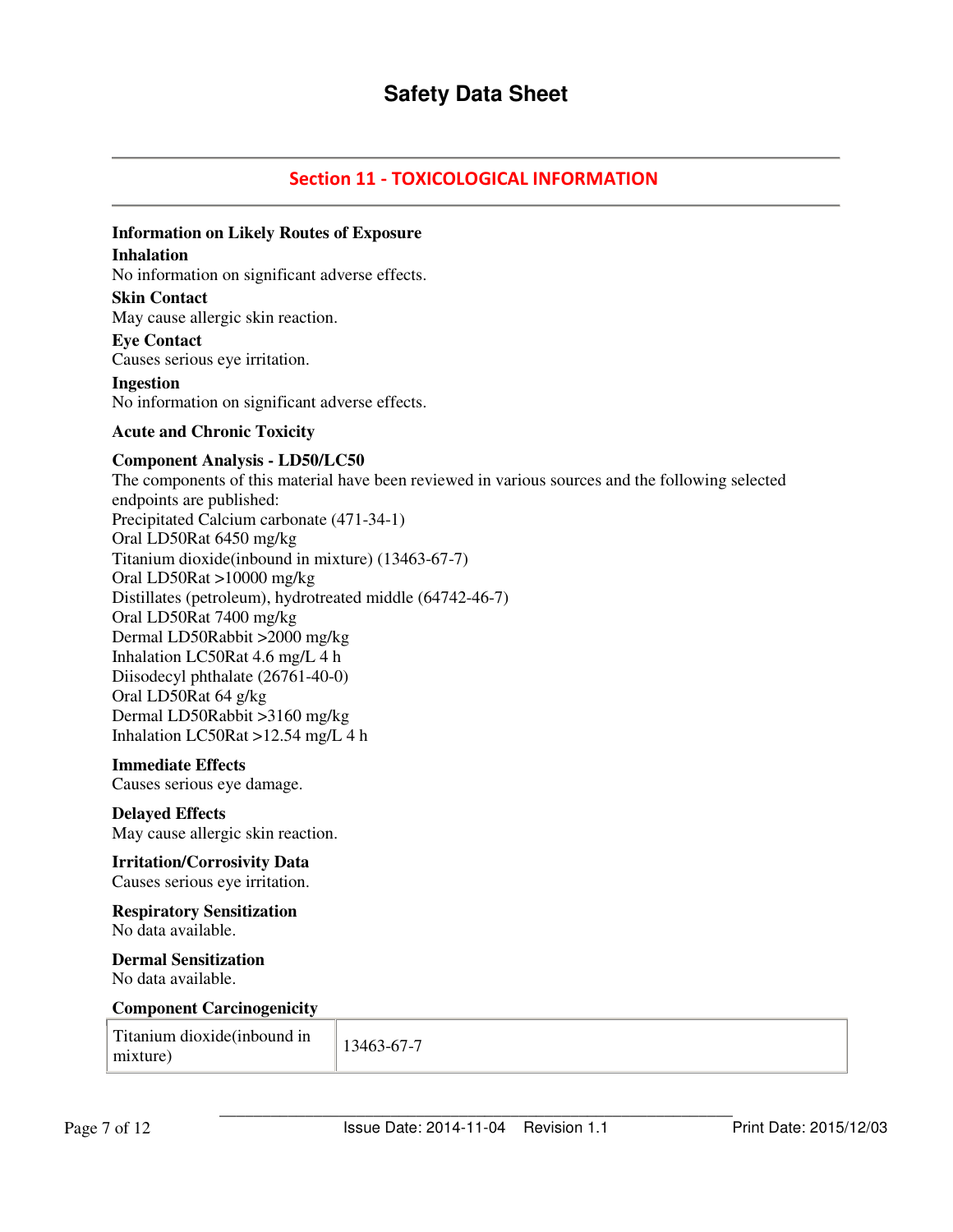| ACGIH:                         | A4 - Not Classifiable as a Human Carcinogen                                                                    |
|--------------------------------|----------------------------------------------------------------------------------------------------------------|
| IARC:                          | Monograph 93 [2010]; Monograph 47 [1989] (Group 2B (possibly<br>carcinogenic to humans)                        |
| DFG:                           | Category 3A (could be carcinogenic for man, inhalable fraction with the<br>exception of ultra small particles) |
| OSHA:                          | Present                                                                                                        |
| Dibutyltin Diacetyldiacetonate | 22673-19-4                                                                                                     |
| ACGIH:                         | A4 - Not Classifiable as a Human Carcinogen (related to Tin organic<br>compounds)                              |
| Diisodecyl phthalate           | $26761 - 40 - 0$                                                                                               |
| DFG:                           | Category 3B (could be carcinogenic for man)                                                                    |

## **Germ Cell Mutagenicity**

No data available.

## **Reproductive Toxicity**

No data available.

### **Specific Target Organ Toxicity - Single Exposure**  eyes

## **Specific Target Organ Toxicity - Repeated Exposure**

No information on significant adverse effects.

## **Aspiration hazard**

No data available.

## **Medical Conditions Aggravated by Exposure**

eye disorders, skin disorders

## Section 12 - ECOLOGICAL INFORMATION

## **Component Analysis - Aquatic Toxicity**

| Distillates (petroleum),<br>hydrotreated middle | 64742-46-7                                                                                                    |
|-------------------------------------------------|---------------------------------------------------------------------------------------------------------------|
| Fish:                                           | LC50 96 h Pimephales promelas 35 mg/L [flow-through]; LC50 96 h<br>Pimephales promelas >10000 mg/L [static]   |
| Diisodecyl phthalate                            | $26761 - 40 - 0$                                                                                              |
| Fish:                                           | LC50 96 h Lepomis macrochirus > 0.55 mg/L [static]; LC50 96 h<br>Pimephales promelas $>1$ mg/L [flow-through] |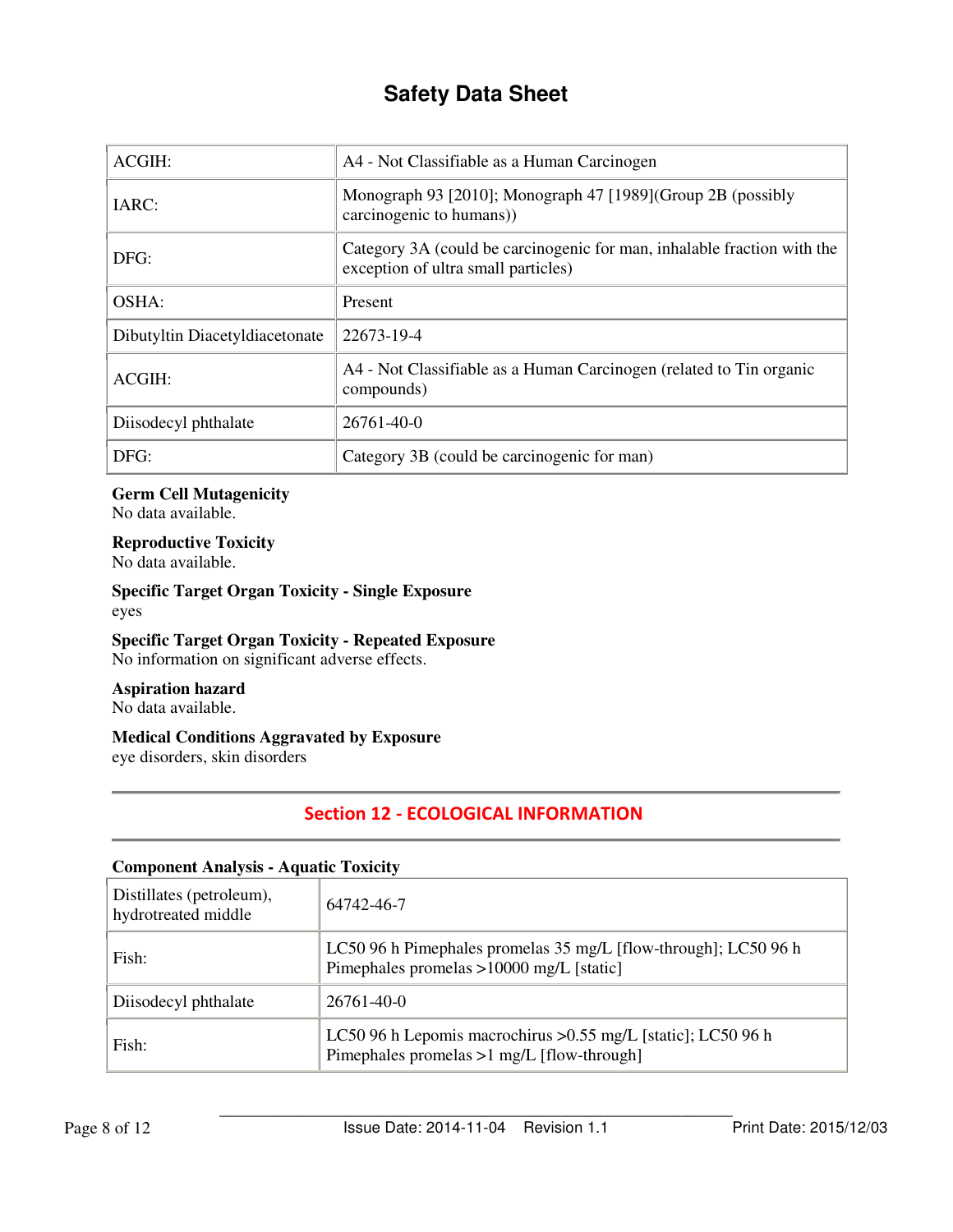| Algae:        | EC50 72 h Desmodesmus subspicatus > 500 mg/L IUCLID; EC50 96 h<br>Pseudokirchneriella subcapitata > 0.8 mg/L [static] EPA |
|---------------|---------------------------------------------------------------------------------------------------------------------------|
| Invertebrate: | EC50 48 h Daphnia magna > 0.02 mg/L [static] EPA                                                                          |

## Section 13 - DISPOSAL CONSIDERATIONS

## **Disposal Methods**

Dispose of contents/container in accordance with local/regional/national/international regulations.

## Section 14 - TRANSPORT INFORMATION

#### **US DOT Information: UN/NA #:** Not Regulated

## **TDG Information:**

**UN#:** Not Regulated

## Section 15 - REGULATORY INFORMATION

## **U.S. Federal Regulations**

None of this products components are listed under SARA Sections 302/304 (40 CFR 355 Appendix A), SARA Section 313 (40 CFR 372.65), CERCLA (40 CFR 302.4), TSCA 12(b), or require an OSHA process safety plan.

# **SARA Section 311/312 (40 CFR 370 Subparts B and C)**

**Acute Health:** Yes **Chronic Health:** Yes **Fire:** No **Pressure:** No **Reactivity:** No

## **U.S. State Regulations**

The following components appear on one or more of the following state hazardous substances lists:

| Component                             | <b>CAS</b>       | CA             | <b>MA</b>      | <b>MN</b>      | NJ             | PA             |
|---------------------------------------|------------------|----------------|----------------|----------------|----------------|----------------|
| Precipitated Calcium carbonate        | $471 - 34 - 1$   | N <sub>0</sub> | Yes            | Yes            | Yes            | Yes            |
| Titanium dioxide (inbound in mixture) | $13463-67-7$ No  |                | Yes            | Yes            | Yes            | Yes            |
| Dibutyltin Diacetyldiacetonate        | 22673-19-4   Yes |                | <b>No</b>      | Yes            | N <sub>0</sub> | N <sub>0</sub> |
| Diisodecyl phthalate                  | 26761-40-0   Yes |                | N <sub>0</sub> | N <sub>o</sub> | N <sub>0</sub> | Yes            |

### **The following statement(s) are provided under the California Safe Drinking Water and Toxic Enforcement Act of 1986 (Proposition 65):**

WARNING! This product contains a chemical known to the state of California to cause cancer WARNING!This product contains a chemical known to the state of California to cause reproductive/developmental effects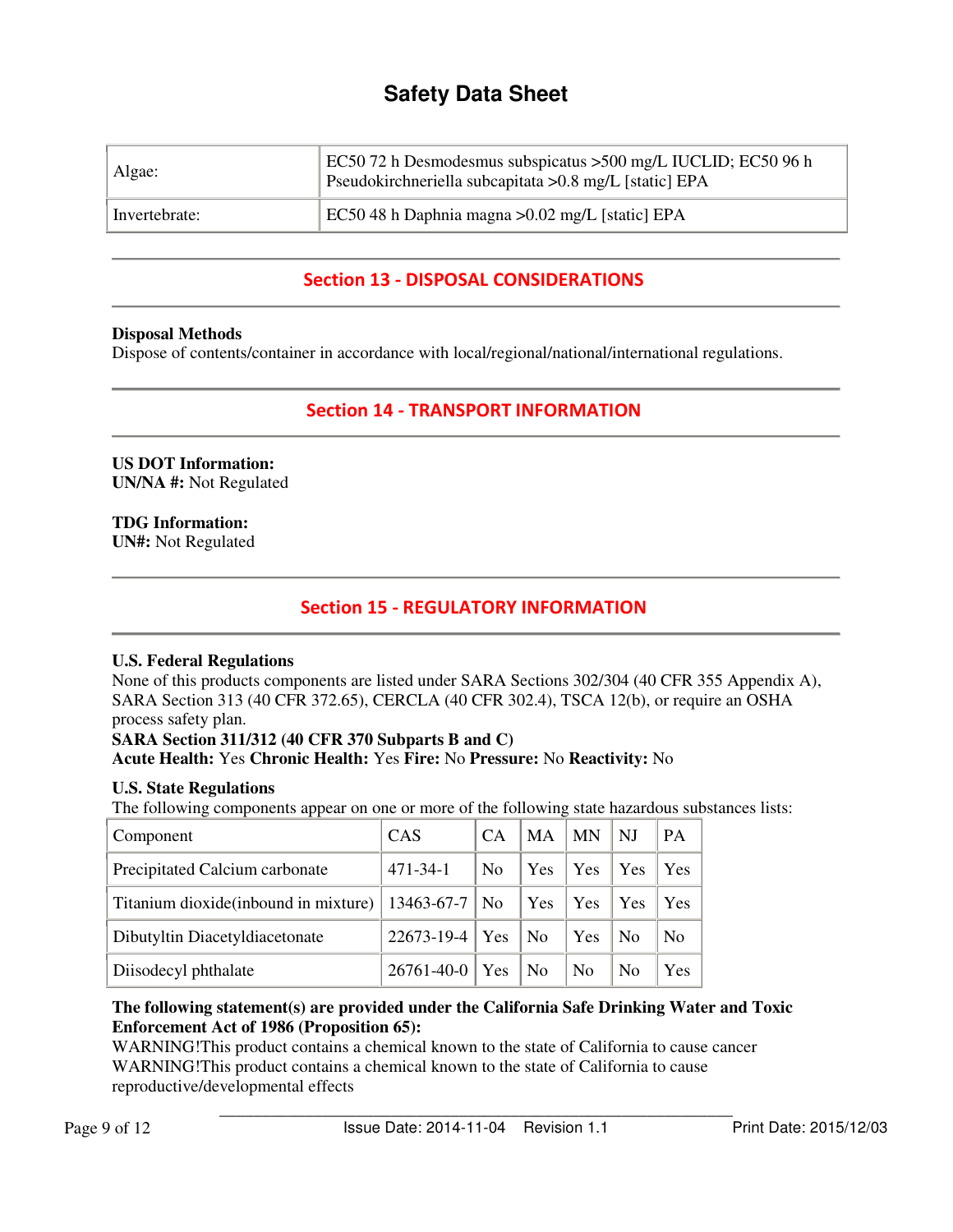| Titanium dioxide (inbound in<br>mixture) | 13463-67-7                                                                          |
|------------------------------------------|-------------------------------------------------------------------------------------|
| Carc:                                    | carcinogen, initial date 9/2/11 (airborne, unbound particles of<br>respirable size) |
| Diisodecyl phthalate                     | $26761 - 40 - 0$                                                                    |
| Repro/Dev. Tox                           | developmental toxicity, initial date 4/20/07                                        |

## **Canadian WHMIS Ingredient Disclosure List (IDL)**

Components of this material have been checked against the Canadian WHMIS Ingredients Disclosure List. The List is composed of chemicals which must be identified on MSDSs if they are included in products which meet WHMIS criteria specified in the Controlled Products Regulations and are present above the threshold limits listed on the IDL

| Dibutyltin Diacetyldiacetonate   22673-19-4 |                                        |
|---------------------------------------------|----------------------------------------|
|                                             | 1 % (related to Tin compounds) $\vert$ |

## **WHMIS Classification**

D<sub>2</sub>B

## **Component Analysis - Inventory**

Precipitated Calcium carbonate (471-34-1)

| <b>US</b> |                                                             | EU | AU | PH | JP<br><b>ENCS</b> | JP<br><b>ISHL</b> | $KR -$<br><b>KECI/KECL</b> | $KR -$<br><b>TCCA</b> | <b>CN</b> | NZ                      | MX |
|-----------|-------------------------------------------------------------|----|----|----|-------------------|-------------------|----------------------------|-----------------------|-----------|-------------------------|----|
| Yes       | $\vert$ DSL $\vert$ EIN $\vert$ Yes $\vert$ Yes $\vert$ Yes |    |    |    |                   | No                | Yes                        | No                    |           | $Yes \mid Yes \mid Yes$ |    |

## Titanium dioxide(inbound in mixture) (13463-67-7)

| <b>US</b>        |                             | EU | AU | PH | $JP -$<br><b>ENCS</b> | <b>ISHL</b> | $KR -$<br><b>KECI/KECL</b> | $KR -$<br><b>TCCA</b> | <b>CN</b> | NZ | MX              |
|------------------|-----------------------------|----|----|----|-----------------------|-------------|----------------------------|-----------------------|-----------|----|-----------------|
| Yes <sub>1</sub> | DSL   EIN   Yes   Yes   Yes |    |    |    |                       | No          | Yes                        | No                    |           |    | Yes   Yes   Yes |

## Distillates (petroleum), hydrotreated middle (64742-46-7)

| <b>US</b>  | СA                          | EU | AU | ' PH | ΙD<br><b>ENCS</b> | <b>ISHL</b> | $KR -$<br><b>KECI/KECL</b> | KR -<br><b>TCCA</b> | CN | NZ                  | MX  |
|------------|-----------------------------|----|----|------|-------------------|-------------|----------------------------|---------------------|----|---------------------|-----|
| $Yes \mid$ | DSL   EIN   Yes   Yes   Yes |    |    |      |                   | No          | Yes                        | No                  |    | $Yes \mid Yes \mid$ | Yes |

## Vinyltrimethoxysilane (2768-02-7)

| <b>US</b> |                             | EU | AU | PH | JP<br><b>ENCS</b> | JP<br><b>ISHL</b> | $KR -$<br><b>KECI/KECL</b> | $KR -$<br><b>TCCA</b> | <b>CN</b> | <b>NZ</b>              | MX |
|-----------|-----------------------------|----|----|----|-------------------|-------------------|----------------------------|-----------------------|-----------|------------------------|----|
| Yes,      | DSL   EIN   Yes   Yes   Yes |    |    |    |                   | No                | Yes                        | N <sub>0</sub>        |           | $Yes \mid Yes \mid No$ |    |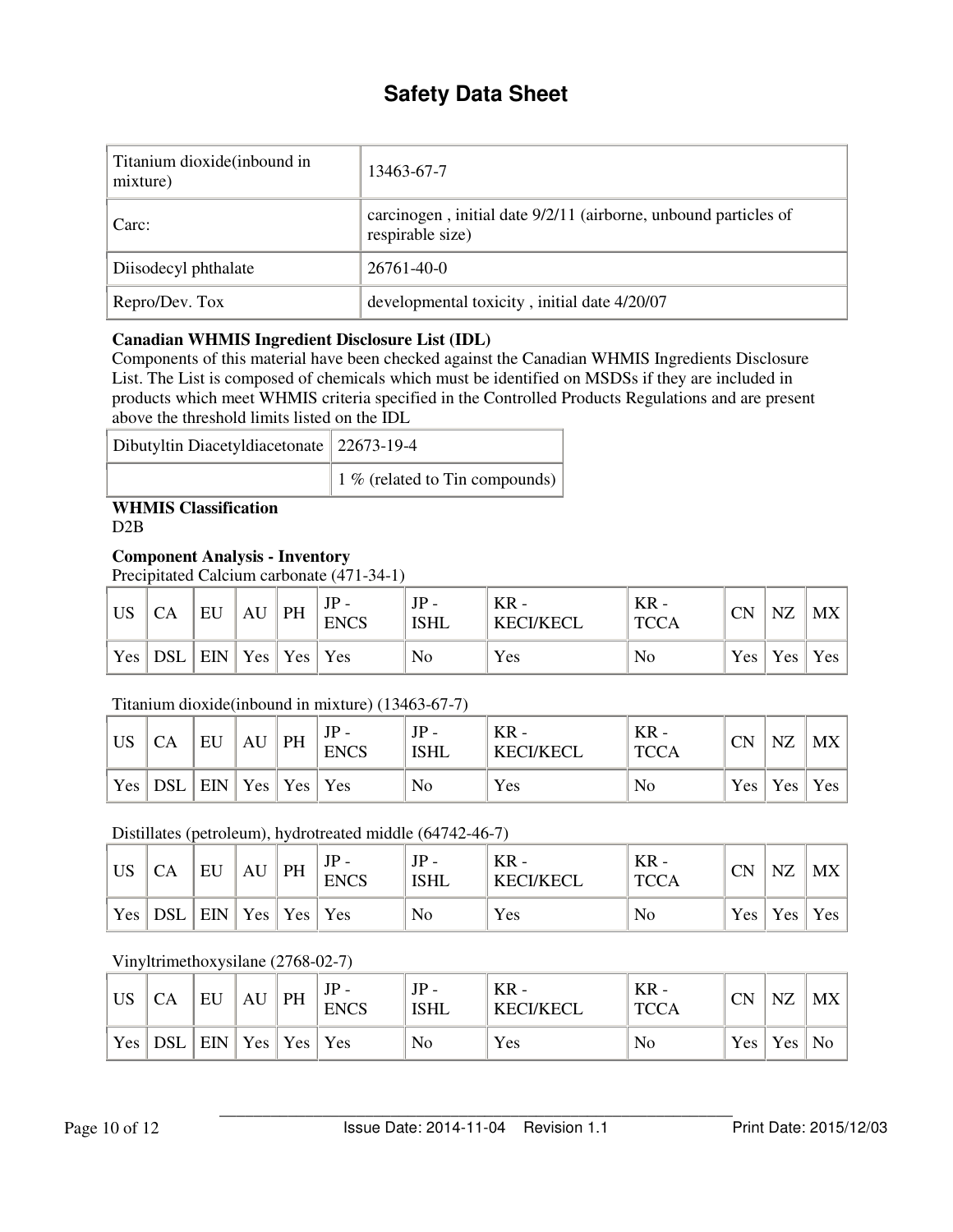| <b>US</b> | CA  | EU                    | $AU$   PH | $JP -$<br><b>ENCS</b> | $JP -$<br><b>ISHL</b> | $KR -$<br><b>KECI/KECL</b> | $KR -$<br><b>TCCA</b> | <b>CN</b> | NZ        | MX   |
|-----------|-----|-----------------------|-----------|-----------------------|-----------------------|----------------------------|-----------------------|-----------|-----------|------|
| Yes       | DSL | EIN   Yes   Yes   Yes |           |                       | Yes                   | Yes                        | No                    |           | Yes   Yes | ' No |

## Aminoethyl aminopropyl trimethoxy silane (1760-24-3)

Dibutyltin Diacetyldiacetonate (22673-19-4)

| <b>US</b> |                                        | EU | AU | PH | JP<br><b>ENCS</b> | $JP -$<br><b>ISHL</b> | $KR -$<br><b>KECI/KECL</b> | $KR -$<br><b>TCCA</b> | <b>CN</b> | <b>NZ</b>              | MX |
|-----------|----------------------------------------|----|----|----|-------------------|-----------------------|----------------------------|-----------------------|-----------|------------------------|----|
| Yes       | $\mathsf{DSL}$   EIN   Yes   Yes   Yes |    |    |    |                   | No                    | Yes                        | N <sub>0</sub>        |           | $Yes \mid Yes \mid No$ |    |

## Diisodecyl phthalate (26761-40-0)

| <b>US</b>  |                                       | EU | AU | PH | $JP -$<br><b>ENCS</b> | <b>ISHL</b> | $KR -$<br><b>KECI/KECL</b> | $KR -$<br><b>TCCA</b> | <b>CN</b> | NZ                      | MX |
|------------|---------------------------------------|----|----|----|-----------------------|-------------|----------------------------|-----------------------|-----------|-------------------------|----|
| $Yes \mid$ | $DSL$   $EIN$   $Yes$   $Yes$   $Yes$ |    |    |    |                       | No          | Yes                        | No                    |           | $Yes \mid Yes \mid Yes$ |    |

## Section 16 - OTHER INFORMATION

## **HMIS Rating**

Health: 3\* Fire: 1 Reactivity: 0 Hazard Scale:  $0 =$  Minimal  $1 =$  Slight  $2 =$  Moderate  $3 =$  Serious  $4 =$  Severe  $* =$  Chronic hazard

## **NFPA Ratings**

Health: 3 Fire: 1 Reactivity: 0 Hazard Scale:  $0 =$  Minimal  $1 =$  Slight  $2 =$  Moderate  $3 =$  Serious  $4 =$  Severe

## **Key / Legend**

ACGIH - American Conference of Governmental Industrial Hygienists; ADR - European Road Transport; AU - Australia; BOD - Biochemical Oxygen Demand; C - Celsius; CA - Canada; CAS - Chemical Abstracts Service; CERCLA - Comprehensive Environmental Response, Compensation, and Liability Act; CLP - Classification, Labelling, and Packaging; CN - China; CPR - Controlled Products Regulations; DFG - Deutsche Forschungsgemeinschaft; DOT - Department of Transportation; DSD - Dangerous Substance Directive; DSL - Domestic Substances List; EEC - European Economic Community; EINECS - European Inventory of Existing Commercial Chemical Substances; EPA - Environmental Protection Agency; EU - European Union; F - Fahrenheit; IARC - International Agency for Research on Cancer; IATA - International Air Transport Association; ICAO - International Civil Aviation Organization; IDL - Ingredient Disclosure List; IDLH - Immediately Dangerous to Life and Health; IMDG - International Maritime Dangerous Goods; JP - Japan; Kow - Octanol/water partition coefficient; KR - Korea; LEL - Lower Explosive Limit; LLV - Level Limit Value; LOLI - List Of LIsts™ - ChemADVISOR's Regulatory Database; MAK - Maximum Concentration Value in the Workplace; MEL - Maximum Exposure Limits; NFPA - National Fire Protection Agency; NIOSH - National Institute